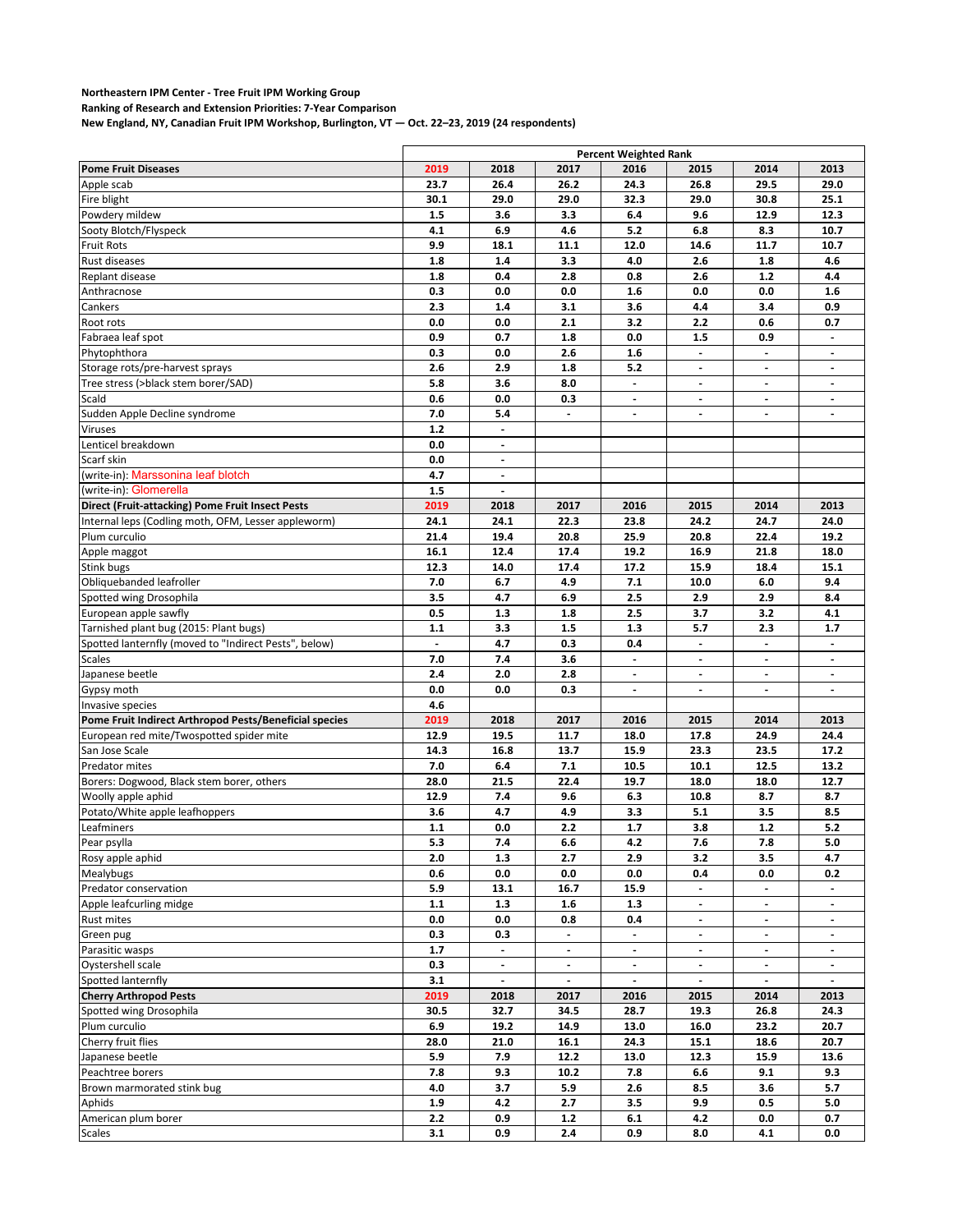| European cherry fruit fly                          | 9.7                      | $\overline{\phantom{a}}$ | $\overline{\phantom{a}}$ | $\overline{\phantom{a}}$ | $\overline{\phantom{a}}$ | $\overline{\phantom{a}}$ | $\overline{\phantom{a}}$ |
|----------------------------------------------------|--------------------------|--------------------------|--------------------------|--------------------------|--------------------------|--------------------------|--------------------------|
| <b>Cherry Diseases/Disorders</b>                   | 2019                     | 2018                     | 2017                     | 2016                     | 2015                     | 2014                     | 2013                     |
| Brown rot                                          | 31.2                     | 34.1                     | 28.8                     | 33.0                     | 31.5                     | 32.8                     | 32.9                     |
| <b>Bacterial canker</b>                            | 20.9                     | 21.6                     | 25.5                     | 24.5                     | 24.7                     | 27.3                     | 20.6                     |
| Leaf spot                                          | 15.8                     | 13.0                     | 10.9                     | 5.3                      | 4.9                      | 7.6                      | 11.2                     |
| X-disease                                          | 1.3                      | 2.7                      | 5.2                      | 20.2                     | 5.6                      | 4.0                      | 2.9                      |
| Fruit cracking                                     | 11.1                     | 18.9                     | 16.9                     | 5.3                      | 21.0                     | 16.2                     | 18.8                     |
| <b>Black knot</b>                                  | 6.8                      | 5.4                      | 8.6                      | 5.3                      | 3.7                      | 7.6                      | 4.7                      |
| <b>Viruses</b>                                     | 3.8                      | 0.5                      | 2.2                      | 3.2                      | 4.9                      | 4.0                      | 0.6                      |
| Phytophthora                                       | 2.1                      | 2.2                      | $1.1$                    | 3.2                      | 1.9                      | 1.5                      | 1.8                      |
| Powdery mildew                                     | 3.4                      | 1.6                      | 0.7                      | 0.0                      | 1.9                      | 2.0                      | 6.5                      |
| Frost                                              | 3.4                      | $\blacksquare$           | $\blacksquare$           | $\blacksquare$           | $\blacksquare$           | $\blacksquare$           | $\blacksquare$           |
| <b>Peach Direct (fruit-attacking) Insect Pests</b> | 2019                     | 2018                     | 2017                     | 2016                     | 2015                     | 2014                     | 2013                     |
| Brown marmorated & other stink bugs                | 27.2                     | 26.0                     | 28.4                     | 29.6                     | 25.9                     | 33.6                     | 25.9                     |
| Plum curculio                                      | 17.2                     | 18.9                     | 15.1                     | 16.0                     | 16.3                     | 19.9                     | 22.4                     |
| Oriental fruit moth                                | 20.5                     | 22.0                     | 19.4                     | 20.0                     | 20.1                     | 24.1                     | 20.5                     |
| Spotted wing Drosophila                            | 9.6                      | 13.0                     | 14.0                     | 11.2                     | 13.7                     | 12.4                     | 17.5                     |
| Tarnished plant bug                                | 9.3                      | 8.7                      | 7.6                      | 8.0                      | 13.1                     | 11.6                     | 9.9                      |
| Obliquebanded leafroller                           | 2.6                      | 2.8                      | 0.4                      | 2.4                      | 2.9                      | 2.5                      | 3.8                      |
| Western flower thrips                              | 0.0                      | 0.0                      | 2.5                      | 2.4                      | 1.9                      | 0.0                      | 0.0                      |
| Japanese beetle                                    | 9.3                      | 3.5                      | $7.2$                    | 10.4                     | 6.1                      | $\blacksquare$           |                          |
| Wasps                                              | 2.3                      | 3.9                      | 0.7                      | $\overline{\phantom{a}}$ | $\blacksquare$           | $\overline{\phantom{a}}$ | $\blacksquare$           |
| White "peach" (Prunicola) scale                    | 2.0                      | $1.2$                    | 4.7                      | $\overline{\phantom{a}}$ | $\overline{\phantom{a}}$ | $\overline{\phantom{a}}$ | $\overline{\phantom{a}}$ |
| Wheel bug                                          | 0.0                      |                          |                          |                          |                          |                          |                          |
| <b>Peach Indirect Arthropod Pests</b>              | 2019                     | 2018                     | 2017                     | 2016                     | 2015                     | 2014                     | 2013                     |
| Japanese beetle                                    | 22.5                     | 18.2                     | 19.6                     | 25.2                     | 20.1                     | 24.9                     | 24.4                     |
| Peachtree borers                                   | 31.2                     | 30.5                     | 33.3                     | 31.9                     | 31.1                     | 33.2                     | 33.8                     |
| Mites                                              | 16.7                     | 14.8                     | 11.8                     | 6.7                      | 12.5                     | 12.4                     | 13.3                     |
| <b>Scales</b>                                      | 13.0                     | 22.5                     | 17.6                     | 16.8                     | 17.4                     | 14.5                     | 11.6                     |
| American plum borer                                | 8.0                      | 2.1                      | 6.7                      | 9.2                      | 5.3                      | 2.5                      | 1.8                      |
|                                                    | 8.7                      | 11.9                     |                          | 10.1                     |                          | 14.1                     | 15.1                     |
| Green peach aphid                                  | 2019                     |                          | 11.0<br>2017             |                          | 13.6                     |                          | 2013                     |
| <b>Peach Diseases</b>                              |                          | 2018                     |                          | 2016                     | 2015                     | 2014                     | 30.7                     |
| Brown rot                                          | 30.9                     | 31.1                     | 29.9                     | 31.9                     | 32.7                     | 38.3                     |                          |
| <b>Bacterial spot</b>                              | 20.5                     | 20.0                     | 22.6                     | 19.3                     | 25.1                     | 30.4                     | 24.9                     |
| Peach leaf curl                                    | 6.3                      | 11.1                     | 11.5                     | 9.2                      | 11.2                     | 14.5                     | 11.1                     |
| Powdery mildew                                     | 5.6                      | 3.4                      | 6.6                      | 4.2                      | 4.8                      | 8.9                      | 10.0                     |
| X-disease                                          | 3.5                      | 5.1                      | 5.2                      | 8.4                      | 10.8                     | 7.5                      | 8.4                      |
| Perennial canker                                   | 8.7                      | 11.5                     | 10.1                     | 8.4                      | 8.8                      | 7.5                      | 5.7                      |
| Peach scab                                         | 6.9                      | 0.4                      | 2.8                      | 3.4                      | 3.6                      | 0.0                      | 3.8                      |
| Phytophthora rots                                  | 1.0                      | 4.7                      | 3.8                      | 4.2                      | 3.2                      | 3.3                      | 3.1                      |
| Plum pox (removed from list)                       | $\overline{\phantom{a}}$ | 0.0                      | 0.0                      | 2.5                      | 1.6                      | 6.1                      | 2.3                      |
| Winter kill                                        | 6.3                      | 9.8                      | 6.9                      | 8.4                      | $\overline{\phantom{a}}$ | $\overline{\phantom{a}}$ | $\overline{\phantom{a}}$ |
| Rusty spot                                         | 3.5                      | 1.7                      | 0.7                      | 0.0                      | $\overline{\phantom{a}}$ | $\overline{\phantom{a}}$ | $\overline{\phantom{a}}$ |
| PGRs to promote dormancy                           | 2.4                      | 1.3                      |                          |                          |                          |                          |                          |
| Frost                                              | 4.5                      |                          |                          |                          |                          |                          |                          |
| <b>Vertebrate Pests</b>                            | 2019                     | 2018                     | 2017                     | 2016                     | 2015                     | 2014                     | 2013                     |
| Deer                                               | 27.5                     | 31.1                     | 25.1                     | 30.7                     | 28.9                     | 35.8                     | 28.8                     |
| Voles                                              | 19.9                     | 22.6                     | 23.8                     | 27.1                     | 27.3                     | 29.2                     | 25.5                     |
| <b>Birds</b>                                       | 18.0                     | 21.5                     | 23.5                     | 17.4                     | 17.9                     | 23.3                     | 23.6                     |
| Rabbits                                            | 4.6                      | 3.7                      | 5.7                      | 4.1                      | 4.9                      | 7.5                      | 7.1                      |
| Turkeys                                            | 7.2                      | 2.6                      | 7.0                      | 6.0                      | 6.1                      | 6.0                      | 5.8                      |
| Groundhogs                                         | 5.2                      | 3.7                      | 5.0                      | 3.7                      | 8.6                      | 3.5                      | 5.5                      |
| Canada geese                                       | 0.3                      | 1.1                      | 0.5                      | 0.0                      | 3.3                      | 0.9                      | 3.6                      |
| <b>Beavers</b>                                     | 0.3                      | 0.7                      | 0.0                      | 0.5                      | 0.2                      | 1.3                      | 0.3                      |
| Porcupines                                         | 1.0                      | 2.2                      | 2.3                      | 0.5                      | 2.3                      |                          |                          |
| Raccoons                                           | 0.0                      | 0.0                      | 0.0                      | 0.5                      | 0.5                      | $\overline{\phantom{a}}$ |                          |
| Fishers (removed from list)                        |                          | 0.0                      | 0.0                      | 0.0                      |                          |                          |                          |
| Crows                                              | 2.6                      | 3.7                      | 7.0                      | 6.9                      | $\blacksquare$           | $\overline{\phantom{a}}$ | $\blacksquare$           |
| Foxes                                              | 0.0                      | 0.0                      | 0.0                      |                          | -                        | $\overline{\phantom{a}}$ |                          |
| Coyotes                                            | 0.7                      |                          |                          |                          |                          |                          |                          |
| Squirrels                                          | 4.9                      | 3.3                      | $\overline{\phantom{a}}$ | $\overline{\phantom{a}}$ | $\blacksquare$           | $\overline{\phantom{a}}$ | $\overline{\phantom{a}}$ |
| Rodents                                            | 7.8                      | 3.7                      | $\overline{\phantom{a}}$ | $\blacksquare$           | $\overline{\phantom{a}}$ | $\overline{\phantom{a}}$ | $\overline{\phantom{a}}$ |
| <b>Postharvest Issues</b>                          | 2019                     | 2018                     | 2017                     | 2016                     | 2015                     | 2014                     | 2013                     |
| Post-harvest decay management                      | 19.7                     | 24.5                     | 17.9                     | 24.6                     | 18.5                     | 28.1                     | 29.2                     |
| GAPS & Food safety (2015: & FSMA)                  | 11.6                     | 15.8                     | 20.2                     | 16.9                     | 19.3                     | 22.2                     | 17.7                     |
| Post-harvest drench alternatives                   | 9.4                      | 12.9                     | 12.0                     | 8.7                      | 11.2                     | 15.0                     | 16.4                     |
| <b>Bin sanitation</b>                              | 4.8                      | 3.7                      | 6.2                      | 8.2                      | 9.8                      | 7.2                      | 9.1                      |
| Scald                                              | 7.4                      | 2.9                      | 4.1                      | 9.2                      | 5.3                      | 5.9                      | 8.6                      |
| <b>Bitter Pit</b>                                  | 20.6                     | 23.7                     | 18.2                     | 16.4                     | 22.4                     | 15.7                     | 6.2                      |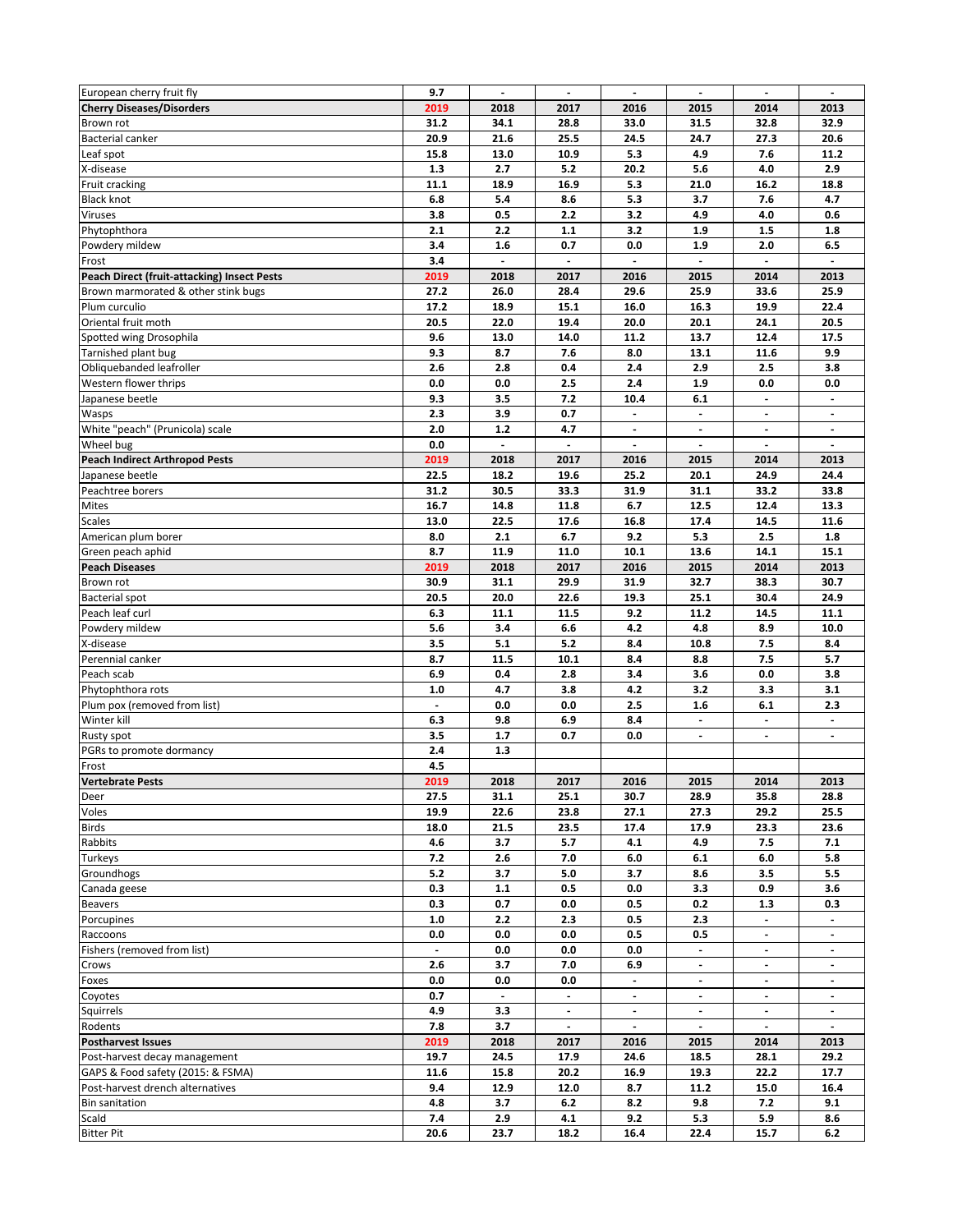| Packing line sanitation                                 | 1.6            | 1.7                      | 0.9                      | 4.1                      | 4.2                      | 0.0                      | 5.6                      |
|---------------------------------------------------------|----------------|--------------------------|--------------------------|--------------------------|--------------------------|--------------------------|--------------------------|
| 1-MCP                                                   | 1.3            | 1.2                      | 5.6                      | 5.6                      | 4.8                      | 5.6                      | 5.1                      |
| CO2 Damage                                              | 0.3            | 0.8                      | 0.9                      | 1.5                      | 4.5                      | 2.3                      | 2.1                      |
| Flesh browning                                          | 3.9            | 4.6                      | 2.6                      | 3.6                      | $\overline{\phantom{0}}$ | $\overline{\phantom{a}}$ | $\overline{\phantom{a}}$ |
| Storage facilities sanitation (FSMA)                    | 1.6            | 2.9                      | 8.5                      | 1.0                      | $\blacksquare$           | $\blacksquare$           | $\overline{\phantom{a}}$ |
| Small bin controlled storages (CAN)                     | 0.0            | 0.0                      | 0.0                      | $\overline{\phantom{a}}$ | $\overline{\phantom{a}}$ | $\overline{\phantom{a}}$ | $\overline{\phantom{a}}$ |
| Ultra-low oxygen                                        | 0.0            | 0.4                      | 1.5                      | $\overline{\phantom{a}}$ | $\overline{\phantom{a}}$ | $\overline{\phantom{a}}$ |                          |
| Soft scald                                              | 3.2            | 3.3                      | 1.5                      |                          |                          |                          |                          |
|                                                         |                |                          |                          | $\overline{\phantom{a}}$ | $\overline{\phantom{a}}$ | $\overline{\phantom{a}}$ | $\overline{\phantom{a}}$ |
| Soggy breakdown                                         | 1.9            | 1.7                      | $\overline{\phantom{a}}$ | $\overline{\phantom{a}}$ | $\overline{\phantom{a}}$ | $\overline{\phantom{a}}$ | $\overline{\phantom{a}}$ |
| Harvista vs. Retain                                     | 7.4            |                          | $\frac{1}{2}$            | $\overline{\phantom{a}}$ | $\overline{\phantom{a}}$ |                          |                          |
| Too much rain                                           | 1.3            | $\overline{\phantom{a}}$ | $\overline{\phantom{a}}$ | $\overline{\phantom{a}}$ | $\overline{\phantom{a}}$ | $\overline{\phantom{a}}$ | $\overline{\phantom{a}}$ |
| Lenticel breakdown                                      | 3.9            |                          | $\overline{a}$           | $\overline{\phantom{a}}$ | $\overline{\phantom{a}}$ | $\overline{\phantom{a}}$ | $\overline{\phantom{a}}$ |
| <b>Ground Cover Management</b>                          | 2019           | 2018                     | 2017                     | 2016                     | 2015                     | 2014                     | 2013                     |
| Alternatives to herbicides, mulching, cultivation       | 18.7           | 24.6                     | 21.5                     | 22.7                     | 18.8                     | 13.6                     | 15.6                     |
| Perennial weed management                               | 17.8           | 24.6                     | 17.8                     | 25.6                     | 28.1                     | 28.6                     | 22.7                     |
| Use of new herbicides                                   | 10.4           | 8.7                      | 9.9                      | 6.7                      | 12.6                     | 17.3                     | 16.4                     |
| Herbicide resistance                                    | 8.9            | 6.8                      | 5.2                      | 9.2                      | 7.2                      | 5.5                      | 7.4                      |
| Timing of control methods                               | 7.1            | 9.5                      | 10.4                     | 9.7                      | 12.6                     | 17.6                     | 16.4                     |
| Winter injury, etc. from glyphosate                     | 3.4            | 3.8                      | 4.2                      | 13.4                     | 6.5                      | 7.8                      | 7.1                      |
|                                                         |                |                          |                          |                          |                          |                          |                          |
| Weed biology & ID                                       | 4.9            | 3.4                      | 2.5                      | 5.0                      | 9.1                      | 5.5                      | 7.4                      |
| Nutrient competition                                    | 0.0            | 1.5                      | 2.2                      | 5.0                      | 3.5                      | 1.4                      | 6.0                      |
| Best use of old herbicides                              | $1.2$          | 3.0                      | 2.5                      | 0.4                      | 1.6                      | 2.0                      | 1.1                      |
| Herbicide phyto and soil health                         | 5.2            | 4.2                      | 5.7                      | 2.1                      | $\overline{\phantom{a}}$ | $\blacksquare$           | $\overline{\phantom{a}}$ |
| Under-tree ground covers                                | 2.1            | 3.4                      | 9.4                      |                          | $\overline{\phantom{a}}$ | $\overline{\phantom{a}}$ |                          |
| Biological weed control                                 | 2.8            | 1.1                      | 3.2                      | $\overline{\phantom{a}}$ | $\overline{\phantom{a}}$ | $\blacksquare$           | $\overline{\phantom{a}}$ |
| Soil health/carbon sequestration                        | $\blacksquare$ | $\blacksquare$           | 5.7                      | $\overline{\phantom{a}}$ | $\overline{\phantom{a}}$ | $\blacksquare$           | $\overline{\phantom{a}}$ |
| Organic weed control                                    | 2.1            | 0.8                      | $\overline{a}$           | $\blacksquare$           | $\overline{\phantom{a}}$ | $\blacksquare$           | $\blacksquare$           |
| Weed control vs. yield                                  | 1.5            | 4.5                      | $\overline{\phantom{a}}$ | $\overline{\phantom{a}}$ | ۰                        | $\overline{\phantom{a}}$ | $\overline{\phantom{a}}$ |
| Herbicide damage to trees/fruit                         | 12.3           | $\overline{\phantom{a}}$ | $\overline{\phantom{a}}$ | $\overline{\phantom{a}}$ | $\overline{\phantom{a}}$ | $\overline{\phantom{a}}$ | $\overline{\phantom{a}}$ |
| Mulch types & adaptability                              | 1.5            | $\overline{a}$           | $\overline{a}$           | $\blacksquare$           | $\overline{a}$           | $\blacksquare$           | $\overline{a}$           |
| <b>Application Technology Issues</b>                    | 2019           | 2018                     | 2017                     | 2016                     | 2015                     | 2014                     | 2013                     |
|                                                         |                |                          |                          |                          |                          |                          |                          |
| Spray coverage vs. control                              | 23.1           | 29.7                     | 18.5                     | 22.8                     | 26.9                     | 30.0                     | 25.1                     |
| Calibration                                             | 19.0           | 14.8                     | 16.4                     | 25.0                     | 24.1                     | 23.9                     | 21.1                     |
| Drift management                                        | 14.0           | 16.3                     | 16.7                     | 12.1                     | 15.9                     | 14.4                     | 15.9                     |
| Adjuvants w/ thinners (instead of oil)                  | 3.6            | 4.9                      | 5.7                      | 3.6                      | 8.9                      | 8.1                      | 11.0                     |
| Phytotoxicity and fruit finish                          | 9.6            | 5.7                      | 10.2                     | 12.5                     | 12.9                     | 13.9                     | 8.7                      |
| Canopy spray issues                                     | 3.3            | 2.3                      | 3.9                      | 8.9                      | 6.1                      | 3.9                      | 7.0                      |
| Fixed spraying systems                                  | 2.7            | 4.2                      | 0.5                      | 2.7                      | $1.2$                    | 2.8                      | 6.8                      |
| Single-sided sprays in high density plantings           | 2.5            | 0.4                      | 3.9                      | 1.8                      | 3.0                      | 2.5                      | 2.6                      |
| Herbicide shields                                       | 3.6            | 0.8                      | 3.7                      | 5.4                      | $1.2$                    | 0.6                      | 1.9                      |
| Tower sprayer options                                   | 3.6            | 4.9                      | 1.8                      | 2.2                      | $\blacksquare$           | $\blacksquare$           | $\blacksquare$           |
|                                                         | 2.5            | 1.1                      | 2.9                      | 1.8                      |                          |                          |                          |
| Applic of growth regulators to canopy                   |                |                          |                          |                          | $\overline{\phantom{a}}$ | $\overline{\phantom{a}}$ | $\overline{\phantom{a}}$ |
| Tank mixes (synergistic or antagonistic effects)        | 6.9            | 8.0                      | 10.2                     | 1.3                      | $\overline{\phantom{a}}$ | $\overline{\phantom{a}}$ | $\overline{\phantom{a}}$ |
| Crop-adapted spraying                                   | 1.9            | 2.3                      | 5.5                      | $\blacksquare$           | $\blacksquare$           | $\blacksquare$           | $\blacksquare$           |
| Better herbicide application techniques                 | 0.8            | 4.2                      | $\overline{\phantom{a}}$ | $\overline{\phantom{a}}$ | $\overline{\phantom{a}}$ | $\overline{\phantom{a}}$ | $\overline{\phantom{a}}$ |
| 2-D Canopy mgt for application optimization             | $1.6\,$        | 0.4                      |                          |                          |                          |                          |                          |
| Terrain                                                 | 0.0            | $\overline{\phantom{a}}$ | $\overline{\phantom{a}}$ | $\overline{\phantom{a}}$ | $\blacksquare$           | $\blacksquare$           | $\blacksquare$           |
| (write-in): New sprayer technology                      | 1.4            |                          | $\blacksquare$           | $\overline{\phantom{a}}$ | $\blacksquare$           |                          |                          |
| <b>Pest Management Education Issues</b>                 | 2019           | 2018                     | 2017                     | 2016                     | 2015                     | 2014                     | 2013                     |
| Workshops for advisors/growers                          | 22.0           | 20.5                     | 17.6                     | 18.5                     | 20.3                     | 27.8                     | 22.4                     |
| Orchard demos                                           | 10.8           | 11.7                     | 12.1                     | 15.8                     | 9.3                      | 14.2                     | 14.8                     |
| Production Guidelines publication                       | 11.8           | 14.4                     | 14.1                     | 17.6                     | 15.7                     | 20.6                     | 13.4                     |
| Web-based delivery methods                              | 10.5           | 12.8                     | 13.4                     | 12.2                     | 14.9                     | 17.4                     | 9.5                      |
|                                                         | 3.5            | 6.7                      | 6.4                      | 4.5                      | 6.6                      | 6.1                      | 9.2                      |
| Pesticide applicator workshops                          |                |                          |                          |                          |                          |                          |                          |
| Pesticide safety programs                               | 0.3            | 1.7                      | 4.7                      | 2.3                      | 3.8                      | 2.0                      | 9.0                      |
| Smart phone apps                                        | 9.9            | 3.7                      | 5.4                      | 6.8                      | 10.9                     | 5.8                      | 7.5                      |
| Consumer education                                      | 6.1            | 5.0                      | 5.0                      | 6.3                      | 9.1                      | 4.6                      | 5.6                      |
| <b>Biocontrol demos</b>                                 | 3.2            | 3.7                      | 7.7                      | 2.7                      | 4.6                      | 0.6                      | 5.1                      |
| Education for policy makers                             | 8.0            | 5.0                      | 2.5                      | 5.0                      | 4.2                      | 0.9                      | 3.4                      |
| Virtual IPM workshops based on plant growth simulations | 0.0            | 0.0                      | 0.0                      | 0.0                      | 0.6                      |                          |                          |
| e-version of Guidelines; web or app                     | 5.7            | 9.4                      | 9.4                      | 7.7                      | $\blacksquare$           | $\overline{\phantom{a}}$ | $\overline{\phantom{a}}$ |
| Training for pstc applicator exams                      | 0.6            | 1.3                      | 1.7                      | 0.9                      | $\blacksquare$           | $\overline{\phantom{a}}$ | $\overline{\phantom{a}}$ |
| Pesticide training for H2A/Hispanic staff               | 1.3            | 1.0                      |                          |                          |                          |                          |                          |
| On-farm scout training & certification                  | 5.4            | 3.0                      | $\overline{\phantom{a}}$ | $\overline{\phantom{a}}$ | $\blacksquare$           | $\overline{\phantom{a}}$ | $\overline{\phantom{a}}$ |
|                                                         | 1.0            |                          |                          |                          |                          |                          |                          |
| Guidelines under NEWA                                   |                | $\overline{\phantom{a}}$ | $\overline{\phantom{a}}$ | $\overline{\phantom{a}}$ | $\overline{\phantom{a}}$ | $\overline{\phantom{a}}$ | $\overline{\phantom{a}}$ |
| <b>General IPM Issues</b>                               | 2019           | 2018                     | 2017                     | 2016                     | 2015                     | 2014                     | 2013                     |
| Pesticide resistance                                    | 16.7           | 14.3                     | 10.1                     | 15.6                     | 17.4                     | 22.0                     | 22.6                     |
| Invasive/exotic species                                 | 14.8           | 20.0                     | 10.6                     | 18.7                     | 19.6                     | 24.6                     | 15.6                     |
| Weather/information delivery systems                    | 12.7           | 15.3                     | 14.8                     | 16.9                     | 19.0                     | 20.6                     | 15.4                     |